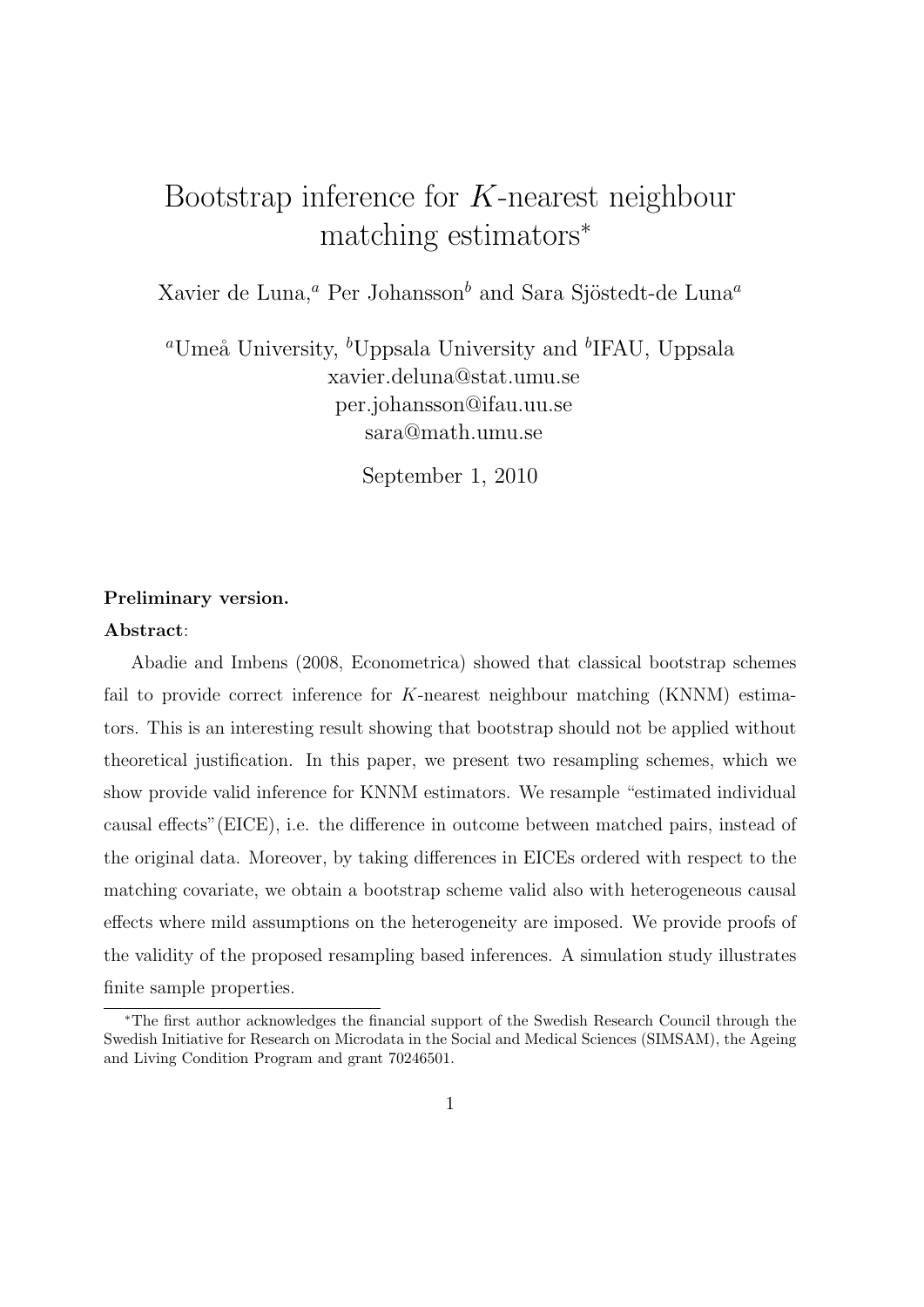Keywords: block bootstrap, subsampling, average causal/treatment effect.

## 1 Introduction

K-nearest neighbour matching (KNNM) estimators (Abadie and Imbens, 2006) are popular for estimating, non-parametrically, the average causal effect of a binary variable on an outcome in observational studies, where confounders are observed and controlled for. Abadie and Imbens (2008) showed that classical bootstrap schemes fail to provide correct inference for KNNM estimators. In particular, bootstrap variance estimators were shown to be biased. The resampling schemes considered by Abadie and Imbens were typical in the sense that bootstrap copies were obtained by sampling with replacement from the data (assumed to be a random sample). Their finding is interesting because it highlights the fact that bootstrap inference does not always work and hence must be taken with caution in situations lacking theoretical justification.

In particular, more complex resampling schemes may be needed in cases not falling within the usual range of applicability of the bootstrap. This is the case for KNNM estimators which, as Abadie and Imbens (2008) noted, are unsmooth functions of the data. In this paper, we present two resampling schemes, which we show provide correct inference. We resample "estimated individual causal effects" (EICE), i.e. the differences in outcomes between matched pairs, whose average forms the matching estimator of interest. This has two major advantages. Because matching is performed only once on the original data, the bootstrap scheme is extremely fast to perform (in contrast to bootstrapping the original data, which implies that matching has to be performed for each bootstrap replicate). However, most importantly, bootstrapping EICEs as described formally below yields valid inference. Note that the KNNM estimator is a smooth function of the EICEs. Still the latter cannot be naively resampled because they are dependent. This is tackled by ordering the EICEs with respect to the matching covariate (or a score summarizing several covariates) and by using a circular block bootstrapping scheme, which is used for stationary and non-stationary time series  $(e.g., Künsch, 1989, Carl-<sub>-</sub>)$ stein, 1986, Lahiri, 1992 and Sjöstedt, 2000). In contrast to typical time series situations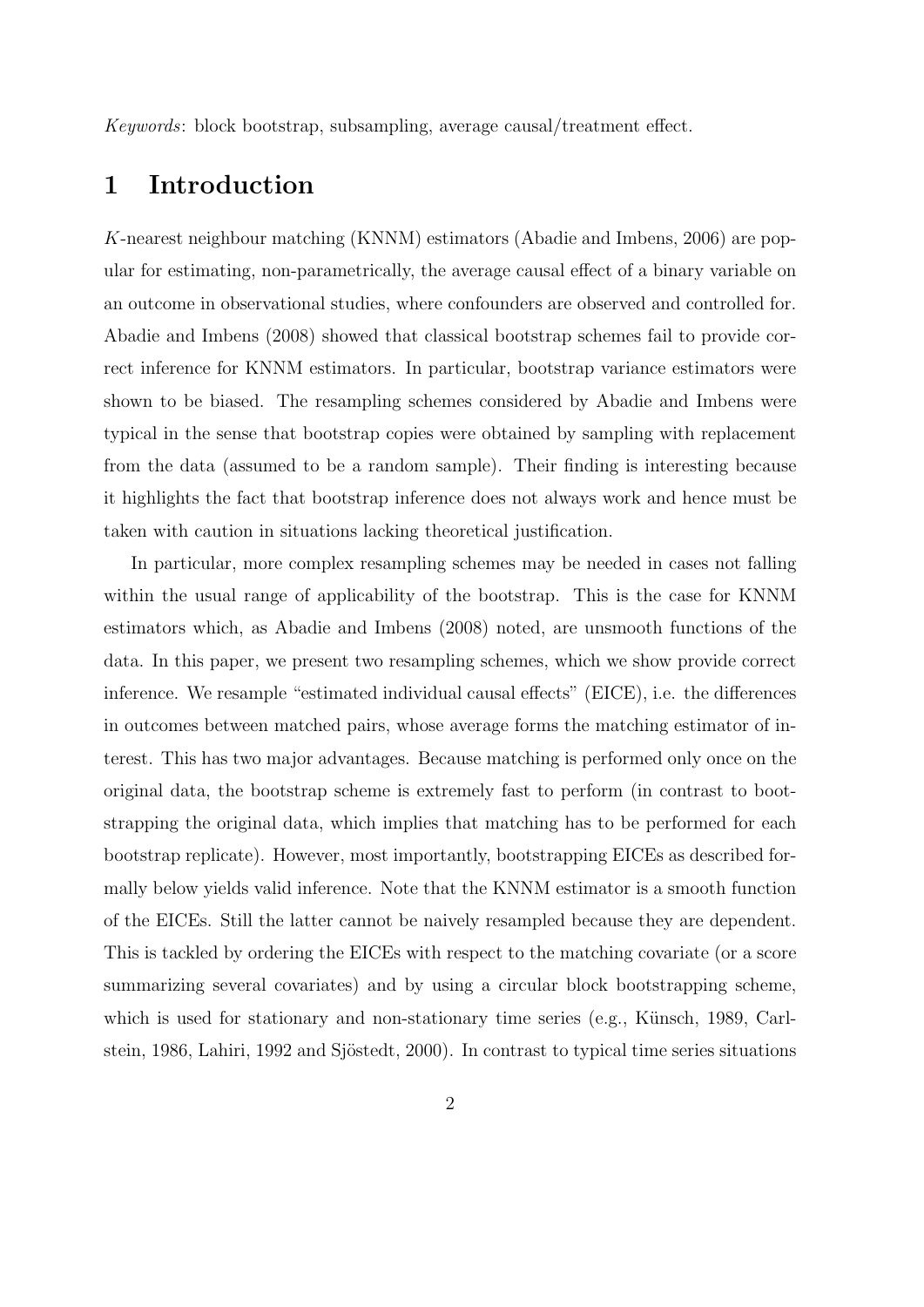the bootstrapped EICEs have a known dependence structure and we therefore propose using this knowledge to find an appropriate blocking scheme.

The above sketched resampling scheme does typically not work if the EICEs have mean (conditional on the covariate and the assignment to the causal agent) which varies −heterogeneous causal effect. We overcome this difficulty by taking differences in EICEs ordered with respect to the matching covariate, and again using a block bootstrap strategy on these differences. This second bootstrap scheme yields correct inference under wider generality, for instance, allowing for rather general forms of heterogeneity in the causal effects.

Two inferential procedures are considered for constructing confidence intervals, either using a subsampling variance estimate together with the asymptotic normality of the estimator, or using bootstrap estimated quantiles of the distribution of the estimator. We provide proofs of the validity of the different resampling based inferences proposed, relying on previous results obtained on block-bootstrapping for non-stationary sequences (Sjöstedt, 2000). The resampling inference studied herein constitutes a new and not straightforward application area of such results which have previously been used in time series and spatial data contexts (Ekström and Sjöstedt-de Luna, 2004).

In the next section KNNM estimators are introduced in the context of the potential outcome framework. Section 3 summarizes our theoretical justifications of the bootstrap schemes. A simulation study illustrating finite sample properties is presented in Section 4. Abadie and Imbens (2006) matching based variance estimators are used as benchmarks. All proofs are delayed to the Appendix.

### 2 Matching estimators for average causal effects

Consider the situation where we observe the variables  $y, z$ , and x for a random sample of individuals, where  $z$  is binary (causal agent: treatment, intervention, etc.),  $y$  is an outcome on which the causal effect of z is to be evaluated, and x is a vector of covariates not affected by z.

Assume that the sample consists in n individuals with  $z = 1$  (group of interest, often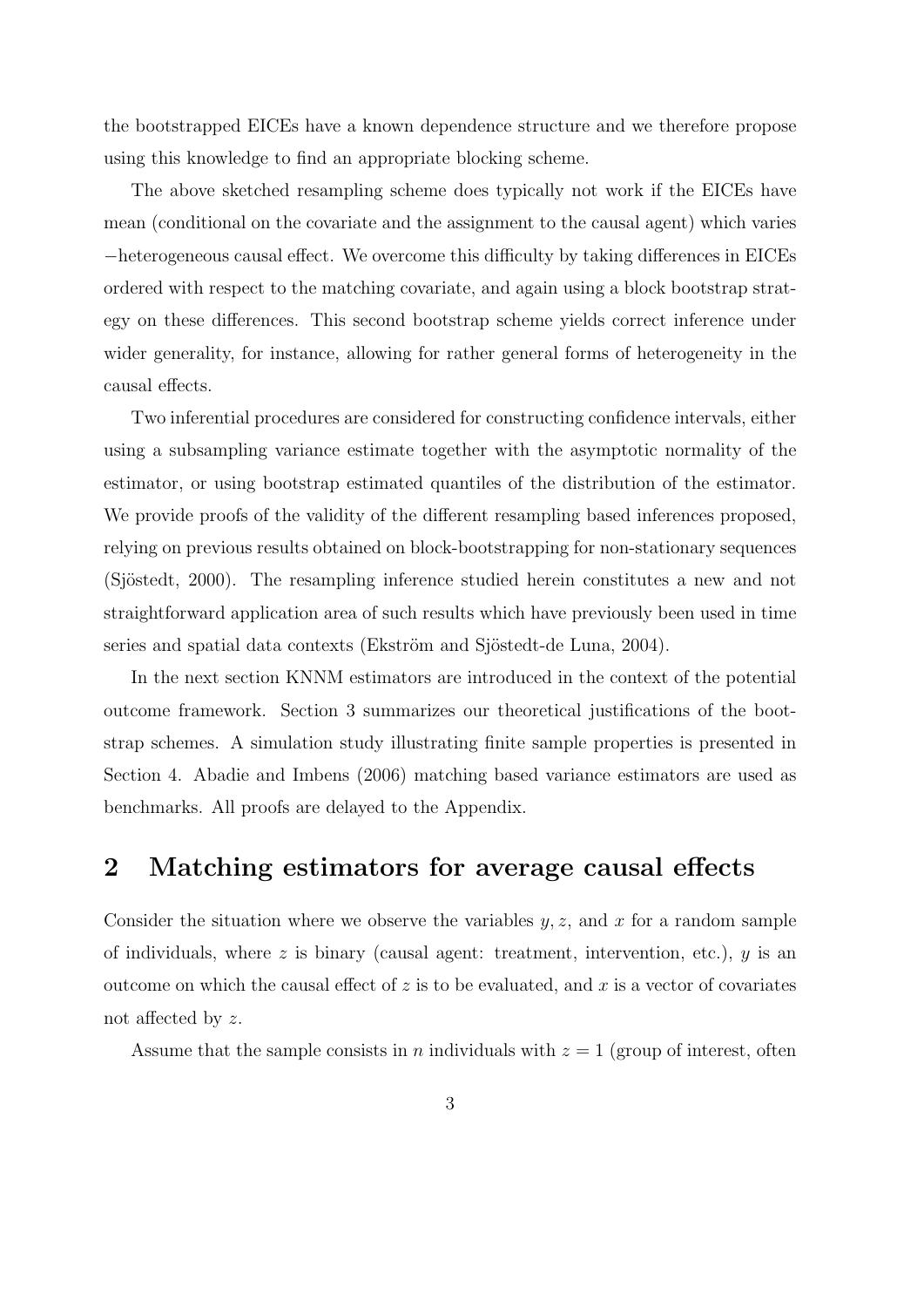called treated) and N individuals with  $z = 0$  (reference group), indexed such that  $z<sub>i</sub> = 1$ for units  $i = 1, ..., n$  and  $z_i = 0$  for  $i = n + 1, ..., n + N$ .

The effect evaluation we consider here consists in estimating the following average causal effect (in the literature often called average treatment effect on the treated)

$$
\tau = E(y_i(1) - y_i(0)|z_i = 1),
$$

where  $y_i(1)$  and  $y_i(0)$  are the so called potential outcomes, i.e. outcomes arising when units are assigned to  $z_i = 1$  and  $z_i = 0$  respectively; see Neyman (1923), Rubin (1974), Imbens (2004). Here, and in the sequel,  $y_i(1), y_i(0), z_i$ , and  $x_i$  denote both the random variable (modelling the random sampling from a population) and their realizations, depending on the context.

We assume that if a given unit  $i$  is assigned a given value for  $z_i$ , this does not affect the values taken by the potential outcomes for this unit or any other unit in the study (stable unit value assumption, Rubin, 1991). Moreover, the following assumptions are assumed to hold in the sequel, thereby granting, for instance, that  $\tau$  is identified (e.g., Rosenbaum and Rubin, 1983, Abadie and Imbens, 2006).

- $(A.1)$ : Conditional on the assignment to the causal agent  $z_i = j$ ,  $(y_i(j), x_i)$  are independently drawn from the distribution law  $\mathcal{L}\{(y_i(j), x_i) | z_i = j\}, j = 0, 1$ . Let also  $n^s/(n^s+N) \to \alpha$  as  $n \to \infty$ ,  $0 < \alpha < 1$ , for some  $s \ge 1$ .
- $(A.2)$ : For all x in X, where X is the support of the random variable  $x_i$ :
	- i)  $z_i$  and  $y_i(0)$  are independently distributed given  $x_i = x$ ,

ii) 
$$
Pr(z_i = 1 | x_i = x) < 1.
$$

Assumption (A.2-i) is violated if there are unobserved confounders, that is variables that affect both  $z_i$  and  $y_i(0)$  which are not included in  $x_i$ . By assumption (A.2-ii), we ensure that all those in the group of interest could as well have been in the reference group for a given  $x_i$ .

Another commonly targeted average causal effect is  $E(y_i(1) - y_i(0))$ . The latter is equal to  $\tau$ , for instance, when  $y_i(1) - y_i(0) = \tau$  (constant individual causal effect) for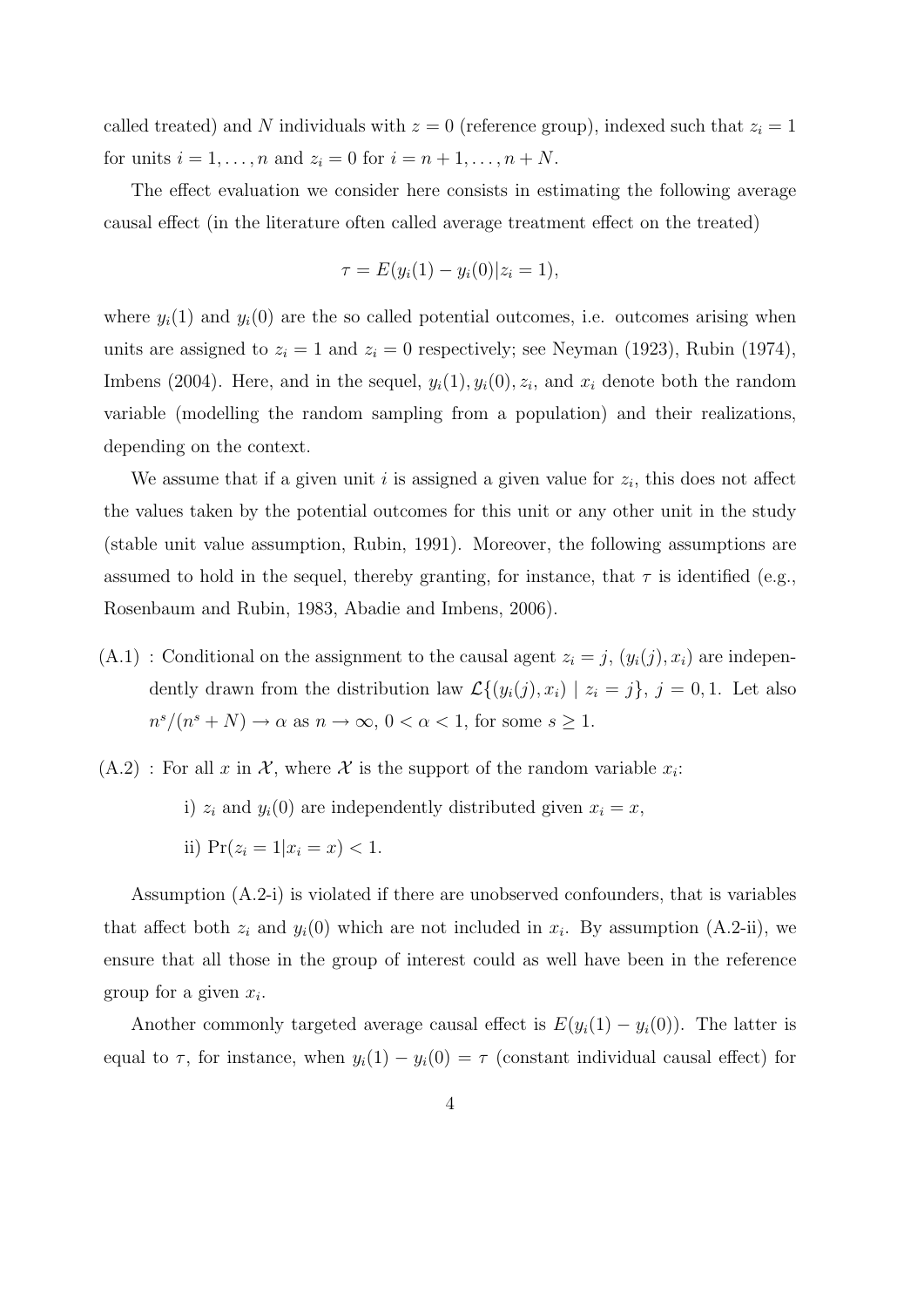all units in the population. However, in general the latter does not hold and stronger assumptions are needed to identify  $E(y_i(1) - y_i(0))$ ; see, e.g., Imbens (2004). Moreover, in many applications the group of interest has far fewer individuals than the reference group and it is therefore most realistic to focus on  $\tau$  rather than on  $E(y_i(1) - y_i(0))$ .

We now define the KNNM estimator as

$$
\hat{\tau} = \frac{1}{n} \sum_{i=1}^{n} (y_i(1) - \hat{y}_i(0)), \tag{1}
$$

where  $\hat{y}_i(0)$  is a K-nearest neighbour estimator of the unobserved outcome  $y_i(0)$ . Thus, for  $K = 1$  we have

$$
\hat{y}_i(0) = y_j(0)
$$
 such that  $j = \underset{j=n+1,...,n+N}{\text{argmin}} |x_j - x_i|$ ,

where  $|\cdots|$  is a vector norm. Generally, for  $K > 0$  and for  $i = 1, \ldots, n$ , denote by  $j_K(i)$  the index  $j \in \{n+1, ..., n+N\}$  that makes  $\sum_{l=n+1}^{n+N} 1\{ |x_l - x_i| \} \leq |x_j - x_i| \} = K$ , where  $\mathbb{1}{A}$  is the indicator function which is equal to one when A is true and zero otherwise. The set of indices for the K-nearest matches for individual i is then  $\mathcal{J}_K(i)$  ${j_1(i), j_2(i), \ldots, j_K(i)}$ . Then, a K-nearest neighbour estimator of the unobserved outcome  $y_i(0)$  is  $\hat{y}_i(0) = \frac{1}{K} \sum_{j \in \mathcal{J}_K(i)} y_j(0)$ , i.e. the average of the K observed reference individuals which are closest to individual  $i$  in terms of  $x$ .

Abadie and Imbens (2006) derived the asymptotic properties of (1), and under given regularity conditions the KNNM estimator is asymptotically normal. They consider the marginal variance  $Var(\hat{\tau})$  as well as the conditional variance  $Var(\hat{\tau}|X, Z)$ , where X and Z are vectors containing the observed values  $x_i$  and  $z_i$ ,  $i = 1, \ldots, n + N$ , respectively, and introduce consistent estimators for these two variances (Abadie and Imbens, 2006, Theorems 6 and 7), which we shall use as benchmarks in the Monte Carlo study below.

### 3 Resampling estimated individual causal effects

We now introduced bootstrapping and subsampling schemes that can be used to perform inference on  $\tau$ .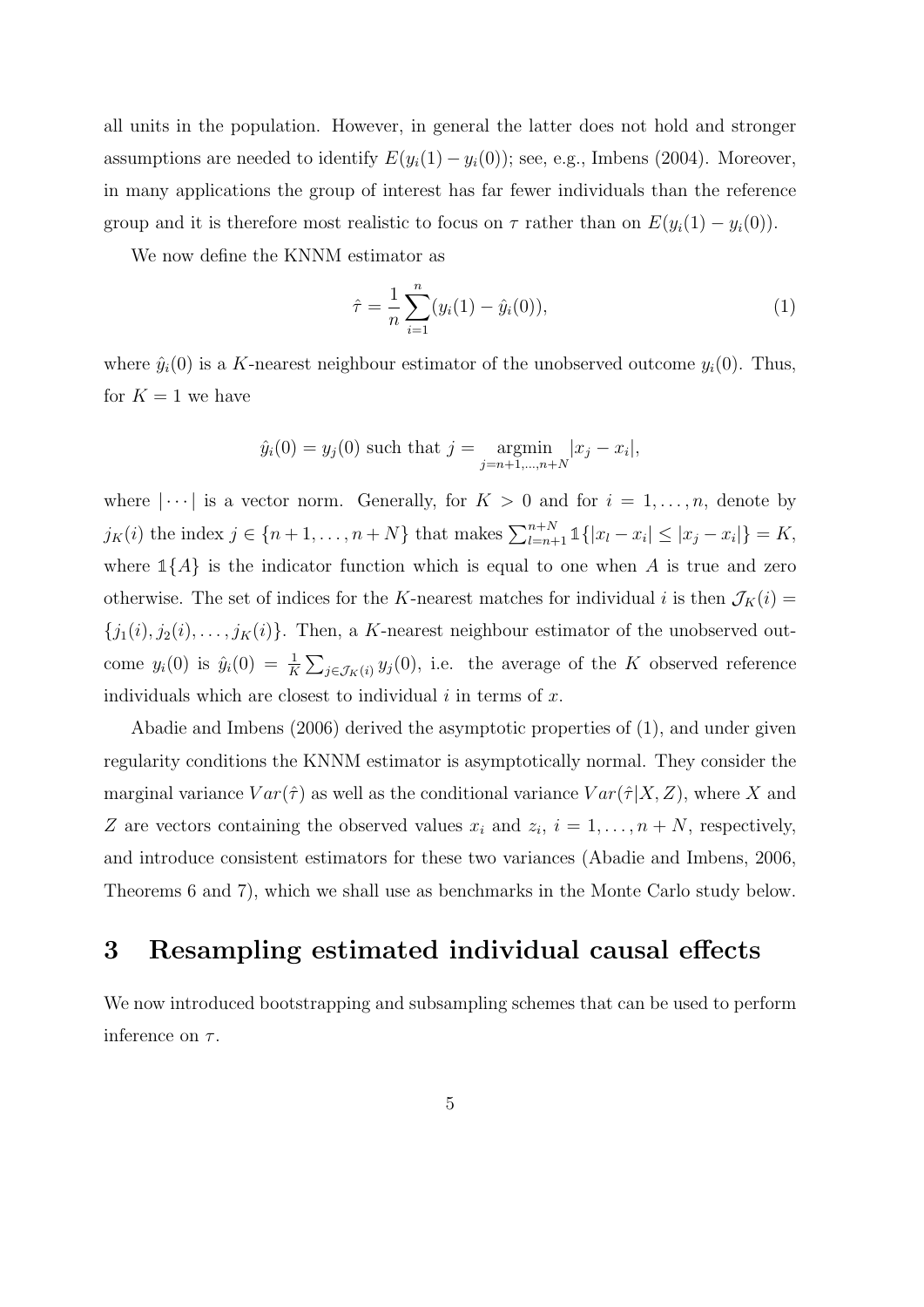Denote by

$$
e_{in} = y_i(1) - \hat{y}_i(0)
$$

the estimated individual causal effects (EICE). Hence, the KNNM estimator (1) can be written as  $\hat{\tau} = 1/n \sum_{i=1}^{n} e_{in}$ . Note that the EICEs depend on  $x_i$  through the matching process.

 $(H.1)$   $x_i$  is a scalar- and continuous-valued random variable with compact and convex support X and density function  $f(x)$  such that  $0 < f(x) < \infty$  for  $x \in \mathcal{X}$ .

In the multivariate covariate case, the covariate vector is typically replaced by a onedimensional continuous summarizing score (e.g., Rosenbaum and Rubin, 1983, Hansen, 2008, Waernbaum, 2010) to avoid the curse of dimensionality, thereby falling back into our context.

From now on we consider the EICEs to be ordered according to their corresponding  $x_i$  values:

$$
e_{1n}, e_{2n}, \ldots, e_{nn},
$$
 where  
 $x_{1n} \le x_{2n} \le \ldots \le x_{nn},$ 

with  $x_{in}$ ,  $i = 1, ..., n$ , the sequence of ordered (ascendant)  $x_i$ 's. The EICEs are locally dependent, because two EICEs may be computed using one or several identical individuals from the reference group. This dependence implies that we cannot bootstrap the EICEs as if they were independently distributed and we henceforth consider block resampling schemes.

#### 3.1 Block bootstrap

We now describe a (circular) block bootstrap scheme and give conditions under which it is theoretically justified for estimating the variance of  $\hat{\tau}$  and for constructing confidence intervals; see Politis and Romano (1992) and Sjöstedt (2000).

Construct consecutive blocks of data of size  $b < n$  such that  $\mathcal{B}_j = \{e_{jn}, e_{j+1,n}, \ldots, e_{j+b-1,n}\},\$  $j=1,\ldots,n$ , where  $e_{n+j,n}=e_{jn}$ ; see Figure 3. Furthermore, let  $e_{jn}=\sum_{i=j}^{j+b-1}e_{in}$ . A resampling copy (a pseudo sample) of  $\{e_{jn}\}_{j=1}^n$  is denoted  $\{e_{jn}^*\}_{j=1}^n$  and is constructed by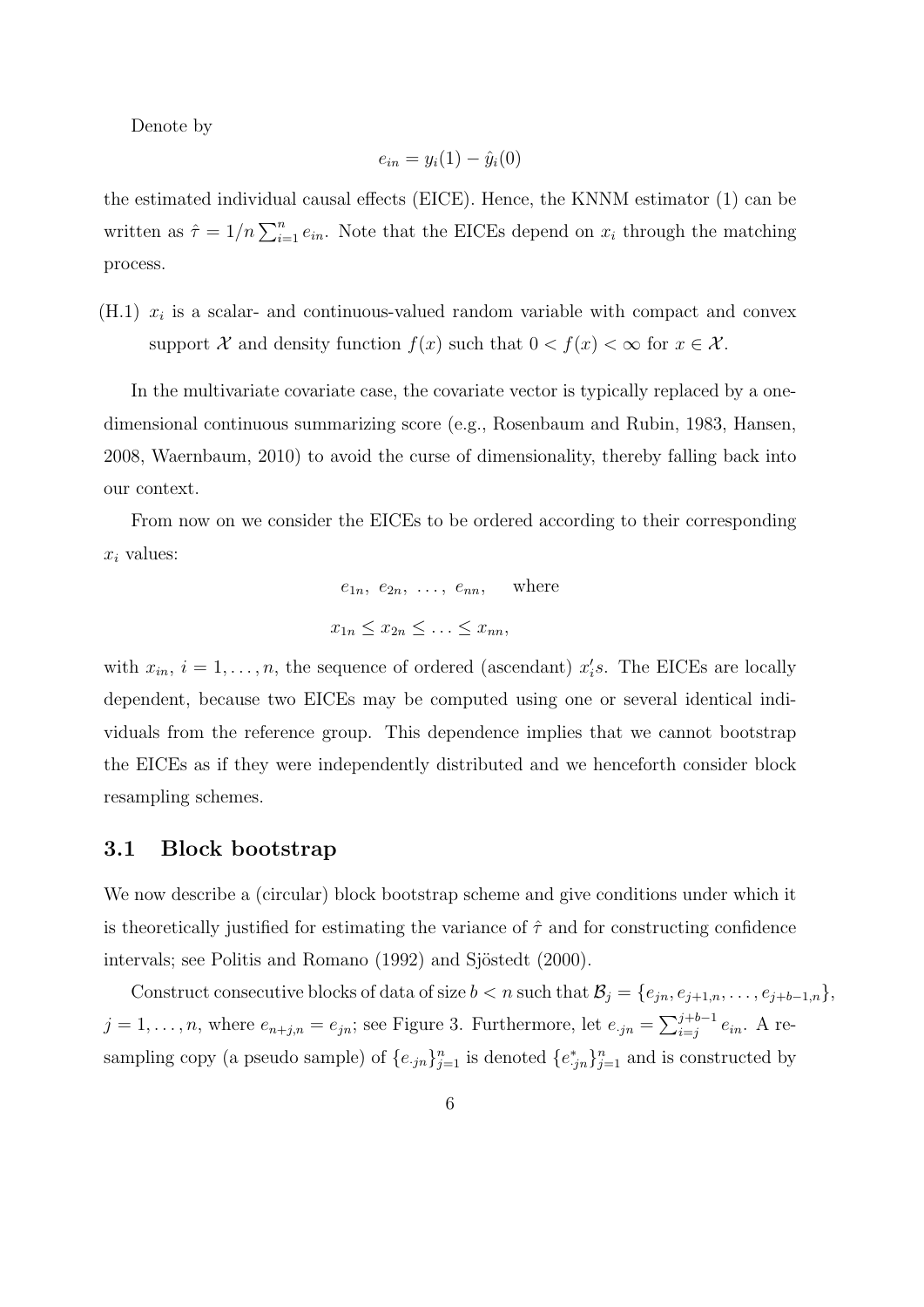

Figure 1: Circular blocking scheme.

drawing *n* items<sup>1</sup> with replacement from  $\{e_{jn}\}_{j=1}^n$ . Define  $\bar{e}_{n}^* = \frac{1}{n^i}$  $\frac{1}{nb} \sum_{j=1}^{n} e^*_{\cdot j n}$  and  $\bar{e}_{\cdot n} =$ 1  $\frac{1}{nb} \sum_{j=1}^{n} e_{jn}$ . Because of the circular blocking scheme we have that  $\bar{e}_{n} = \hat{\tau}$ . Under some additional assumptions given below we show that the distribution  $\mathcal{L}\{\sqrt{bn}(\bar{e}_{n}^*-\bar{e}_{n})| \text{data}\}$ asymptotically mimics the centered distribution of  $\sqrt{n}\hat{\tau}$  conditional on X and Z.

As noted above, the sequence  $\{e_{1n}, \ldots, e_{nn}\}$  is locally dependent due to the fact that the same units from the reference group can be used in different estimates  $\hat{y}_i(0)$ . Thus, there is a dependence between  $e_{in}$  and all its neighbours using the same reference units, forming thereby a cluster of dependent EICEs. By letting  $m_n$  be equal to the maximum size of the *n* clusters, we have that  $\{e_{1n}, \ldots, e_{nn}\}$  are  $m_n$ -dependent, i.e.,  $e_{in}$  and  $e_{jn}$  are independent when  $|i - j| > m_n$ , given X and Z.

We will use the following assumptions.

(H.2) For all *n*, we have that  $\sup_{n=1,2,\dots} m_n < m < \infty$  a.s.

(H.3) There is a  $\delta > 0$  such that  $\sup_{j=1,\dots,n}$  $E[|e_{jn}|^{2+\delta} | X, Z] < \infty$  a.s.

<sup>&</sup>lt;sup>1</sup>We could instead draw  $n^*$  items such that  $n^*b \approx n$ . This is not necessary but probably slightly better.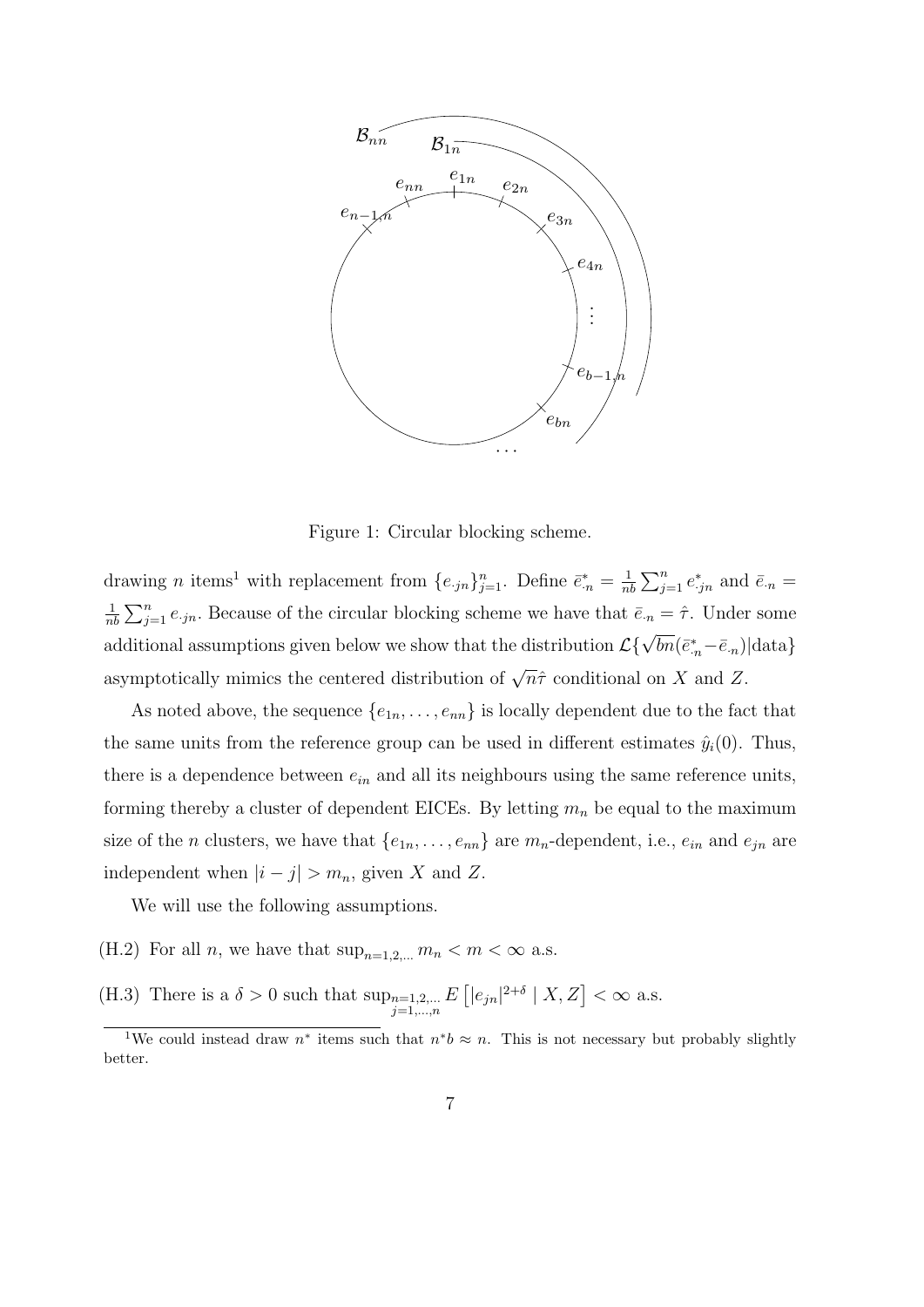Let  $\tau_{in} = E(y_i(1) - y_i(0) | X, Z) = \tau(x_{in})$ , the expected individual causal effect estimated by  $e_{in}$ , and define  $\tau_{jn} = \sum_{i=j}^{j+b-1} \tau_{in}$ ,  $\bar{\tau}_{jn} = \frac{1}{b}$  $\frac{1}{b}\tau_{jn}$ , and  $\bar{\tau}_{n} = \frac{1}{n}$  $\frac{1}{n} \sum_{i=1}^{n} \tau_{in}.$ 

We need further the following assumptions.

(H.4) i) 
$$
\frac{b}{n} \sum_{j=1}^{n} (\bar{\tau}_{jn} - \bar{\tau}_{n})^{2} = o(1)
$$
 a.s.,  
ii)  $b = b(n) \to \infty$  as  $n \to \infty$ , and  $b(n) = o(n^{1-r}), r > 0$ .

(H.5)  $E(y_i(0) | x_i, z_i = 0)$  is Lipschitz on  $\mathcal{X}$ .

Assumption (H.4-i) allows for vanishing variation (asymptotically) and could thus be called "asymptotically homogeneous causal effect assumption." Thus, a different resampling scheme is introduced in the next section to cover heterogeneous causal effects. Finally,  $(H4-i)$  tells us how the block size must increase with sample size n in order to achieve consistency, while (H.5) allows us to have control on the matching bias  $E(y_i(0)$ −  $\hat{y}_i(0) | X, Z$ .

Below we use the concept of weakly approaching sequences in probability  $(wa(P),$ introduced by Belyaev and Sjöstedt-de Luna, 2000), which is a generalization of the well known concept of weak convergence, but without the need to have a limiting distribution; see the Appendix for definitions.

**Theorem 1** Assume (A.1-2) and (H.1-5). Then, as  $n \to \infty$ 

$$
\mathcal{L}\{\sqrt{bn}(\bar{e}_{\cdot n}^* - \bar{e}_{\cdot n}) \mid X, Z, Y\} \stackrel{wa(P)}{\leftrightarrow} \mathcal{L}\{\sqrt{n}(\hat{\tau} - \bar{\tau}_{\cdot n}) \mid X, Z\},\
$$

where Y is the vector containing the observed outcomes  $y_i(1)$ ,  $i = 1, \ldots, n$ , and  $y_i(0)$ ,  $i = n + 1, \ldots, n + N.$ 

The latter result tells us how we can mimic the distribution law  $\mathcal{L}\{\sqrt{n}(\hat{\tau}-\bar{\tau}_n) | X, Z\}$ using bootstrap (see below). Note that the target distribution is conditional on  $X$  and Z and centered on the parameter  $\bar{\tau}_n$ , sometimes called sample average causal effect in the literature (e.g. Imbens, 2004, Imbens and Wooldridge, 2009). In cases where we have homogeneous expected individual causal effects, i.e. where  $\tau_i = \tau$  for all i, we have  $\bar{\tau}_{\cdot n} = \tau$ .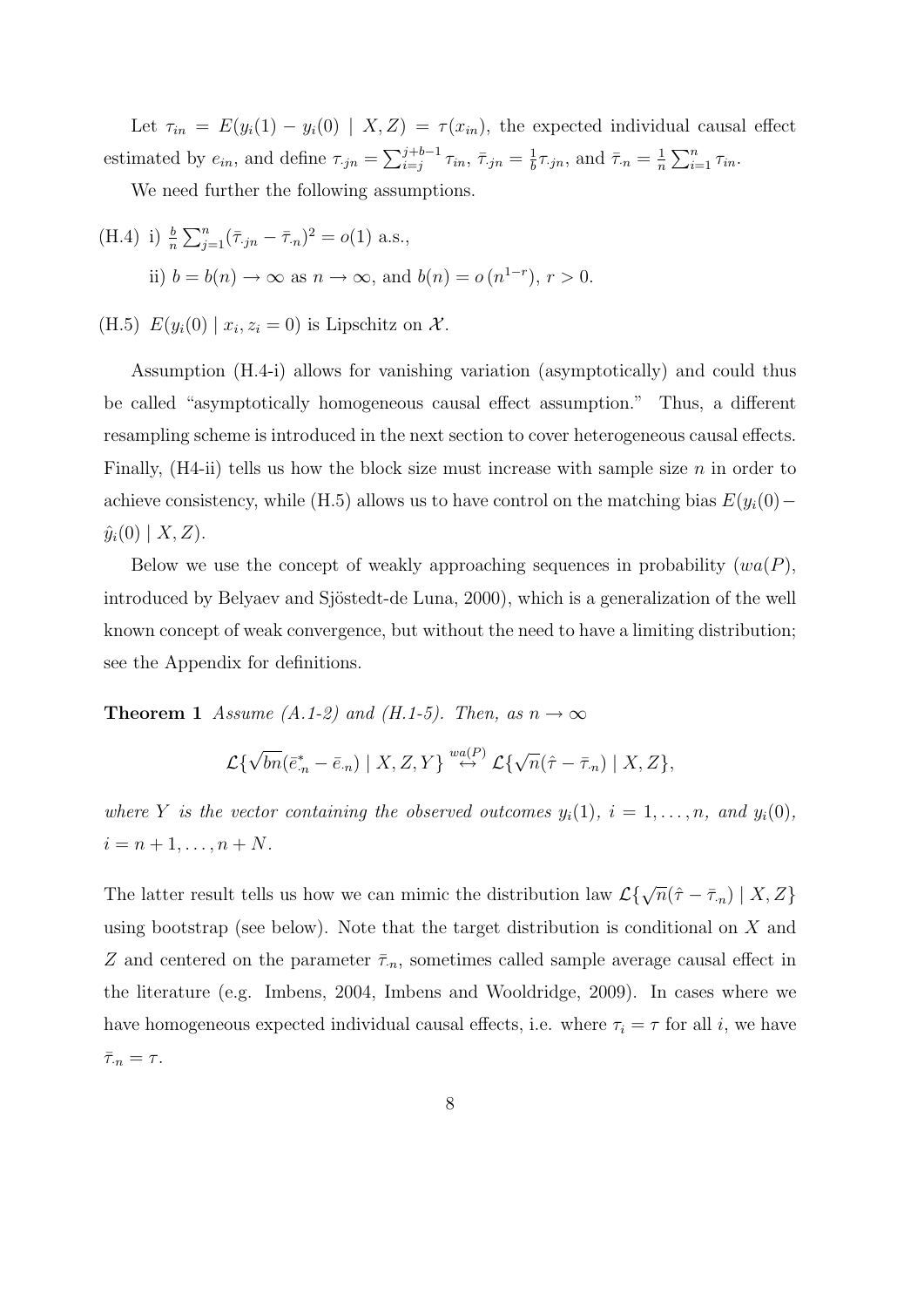Theorem 1 justifies the following bootstrap confidence intervals. Draw B resampling copies as described above yielding  $\{\sqrt{bn}(\bar{e}_{n}^{*g}-\bar{e}_{n})\}_{g=1}^{B}$ . These B draws yield an empirical distribution whose quantiles  $q^*_{\alpha}$  are used to construct a  $(1 - \alpha)$  confidence interval for τ, e.g. as  $(\hat{\tau} - q_{1-\alpha/2}^*/\sqrt{n}, \hat{\tau} + q_{\alpha/2}^*/\sqrt{n})$ . The *B* draws could also be used to obtain a variance estimator of  $\hat{\tau}$ . However, such a variance estimator can readily be obtained without drawing resampling copies, utilizing a subsampling estimator. We need the following assumption.

(H.6) For all 
$$
x \in \mathcal{X}
$$
 and  $z \in \{0,1\}$ ,  $\sigma^2(x, z) < \infty$ , where  $\sigma^2(x, z) = Var(y_i(1)z_i + y_i(0)(1-z_i) \mid x_i = x, z_i = z)$ .

Note that (H.6) holds, for instance, when (H.1) holds and  $\sigma^2(x, z)$  is Lipschitz on X for  $z \in \{0, 1\}.$ 

**Theorem 2** Under assumptions  $(A.1-2)$  and  $(H.1-6)$  we have that

$$
\frac{b}{n}\sum_{j=1}^{n}(\bar{e}_{.jn}-\bar{e}_{.n})^{2}-Var(\sqrt{n}\hat{\tau}\mid X,Z)\stackrel{P}{\to}0,\ \text{as}\ n\to\infty,
$$
\n(2)

where  $\bar{e}_{\cdot j n} = e_{\cdot j n}/b$ .

This variance estimator may be used together with the asymptotic normality of  $\hat{\tau}$ (Abadie and Imbens, 2006) to construct confidence intervals for  $\tau$ .

#### 3.2 Block difference bootstrap

We want to allow for heterogeneity in the individual expected causal effects and thus want to relax assumption (H.4-i), allowing instead for smoothly varying  $\tau(x_{in})$ . For such situations we need to resample block-differences in order to achieve asymptotically correct inference. Let  $e'_{jn} = e_{jn} - e_{j+2b,n}, j = 1, \ldots, n$ , denote block differences separated by distance 2b. A resampling copy  $\{e'_{jn}\}_{j=1}^n$  of  $\{e'_{.jn}\}_{j=1}^n$  is constructed by randomly drawing *n* items with replacement from  $\{e'_{.jn}\}_{j=1}^n$ . Let  $\bar{e}^{\prime *}_{.n} = \frac{1}{2b}$  $\frac{1}{2bn} \sum_{j=1}^{n} e'_{jn}.$ 

Further, we use below the following assumptions.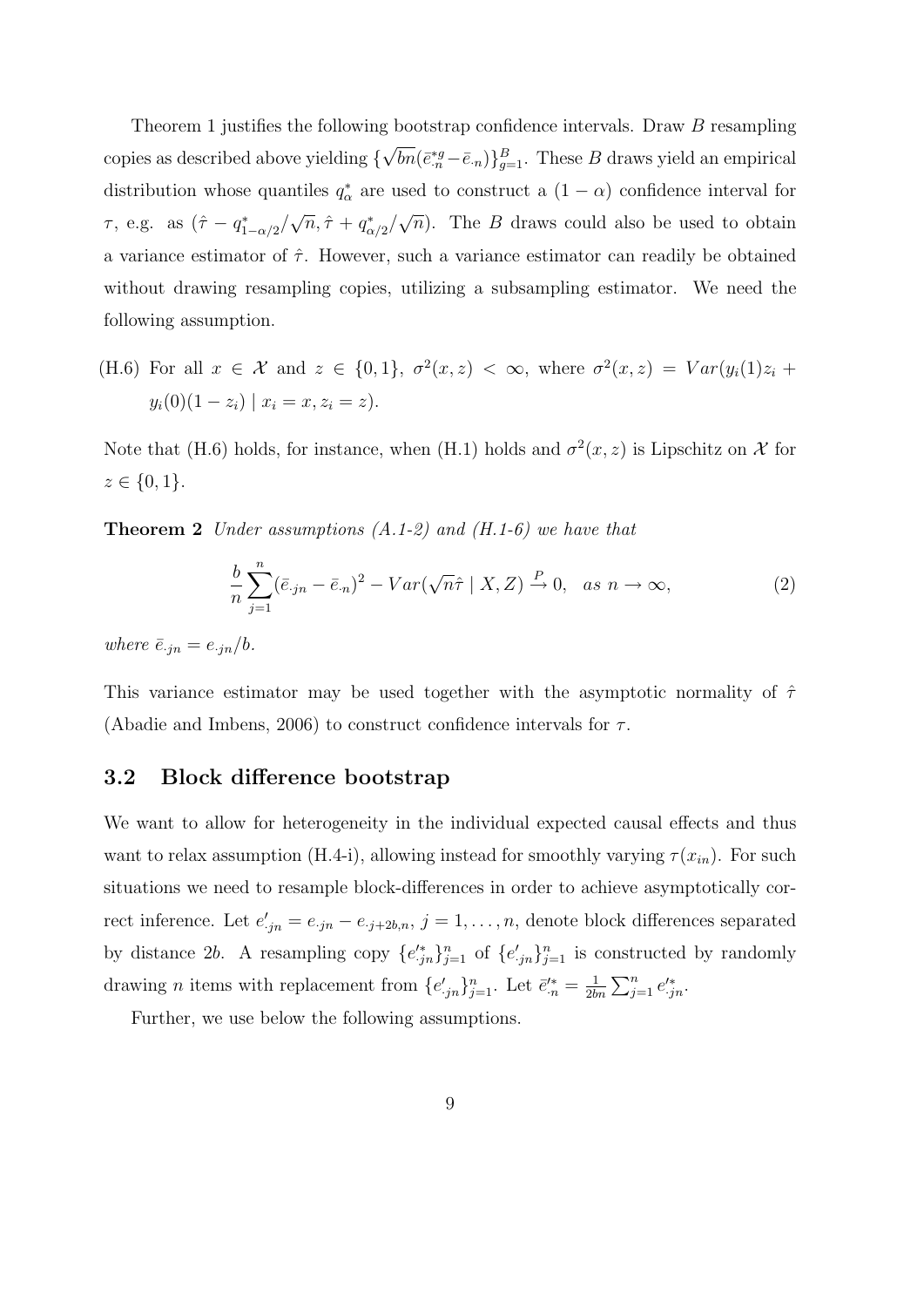(H.7) i)  $E(y_i(1) | x_i, z_i = 1)$  is Lipschitz on  $\mathcal{X},$ 

ii)  $b(n) \to \infty$  as  $n \to \infty$  and  $b(n) = o(n^{2/3})$ .

Assumptions (H.5) and (H.7-i) imply that  $\tau(x_{in})$  is Lipschitz on X. This may be called a "smoothly varying causal effect assumption" and replaces below the asymptotically homogeneous causal effect assumption (H.4-i).

**Theorem 3** Assume (A.1-2), (H.1-3), (H.5) and (H.7). Then, as  $n \to \infty$ 

$$
\mathcal{L}\{\sqrt{2bn}\bar{e}_{n}^{\prime*}|X,Z,Y\} \stackrel{wa(P)}{\leftrightarrow} \mathcal{L}\{\sqrt{n}(\hat{\tau}-\bar{\tau}_{n})|X,Z\}.
$$

The resampling distribution  $\mathcal{L}\{\sqrt{2bn}\bar{e}'_{n}|X, Z, Y\}$  can be estimated by generating B bootstrap copies  $\{\sqrt{2bn} \bar{e}_{n}^{\prime*} \}_{g=1}^{B}$  and using the resulting empirical distribution. The latter is used to construct a confidence interval for  $\tau$ . Here again a subsampling variance estimator is available without the need to bootstrap.

**Theorem 4** Under assumptions  $(A.1-2)$ ,  $(H.1-3)$ ,  $(H.5)$  and  $(H.6-7)$ , we have

$$
\frac{1}{2bn} \sum_{j=1}^{n} e_{jn}^{2} - Var(\sqrt{n}\hat{\tau} \mid X, Z) \stackrel{P}{\to} 0, \text{ as } n \to \infty.
$$
 (3)

Note that the marginal variance is obtained by adding  $1/n \sum_{i=1}^{n} (y_i - \hat{y}_i(0) - \hat{\tau})^2$  (i.e., an estimate of the variance of  $\tau_{in}$ ) to  $\frac{1}{2bn} \sum_{j=1}^{n} e_{j}^{2}$ ; see Abadie and Imbens (2006, Sec. 4.2).

### 4 Monte Carlo study

To illustrate the finite sample properties of the methods introduced in this paper we simulate data from a range of different data generating mechanisms (DGM) and present results on  $K = 1$  nearest neighbour matching estimators. For each individual i, values for the variables are simulated using a combination of the mechanisms described below, where the covariate is generated as  $x_i \sim U(0, 1)$ .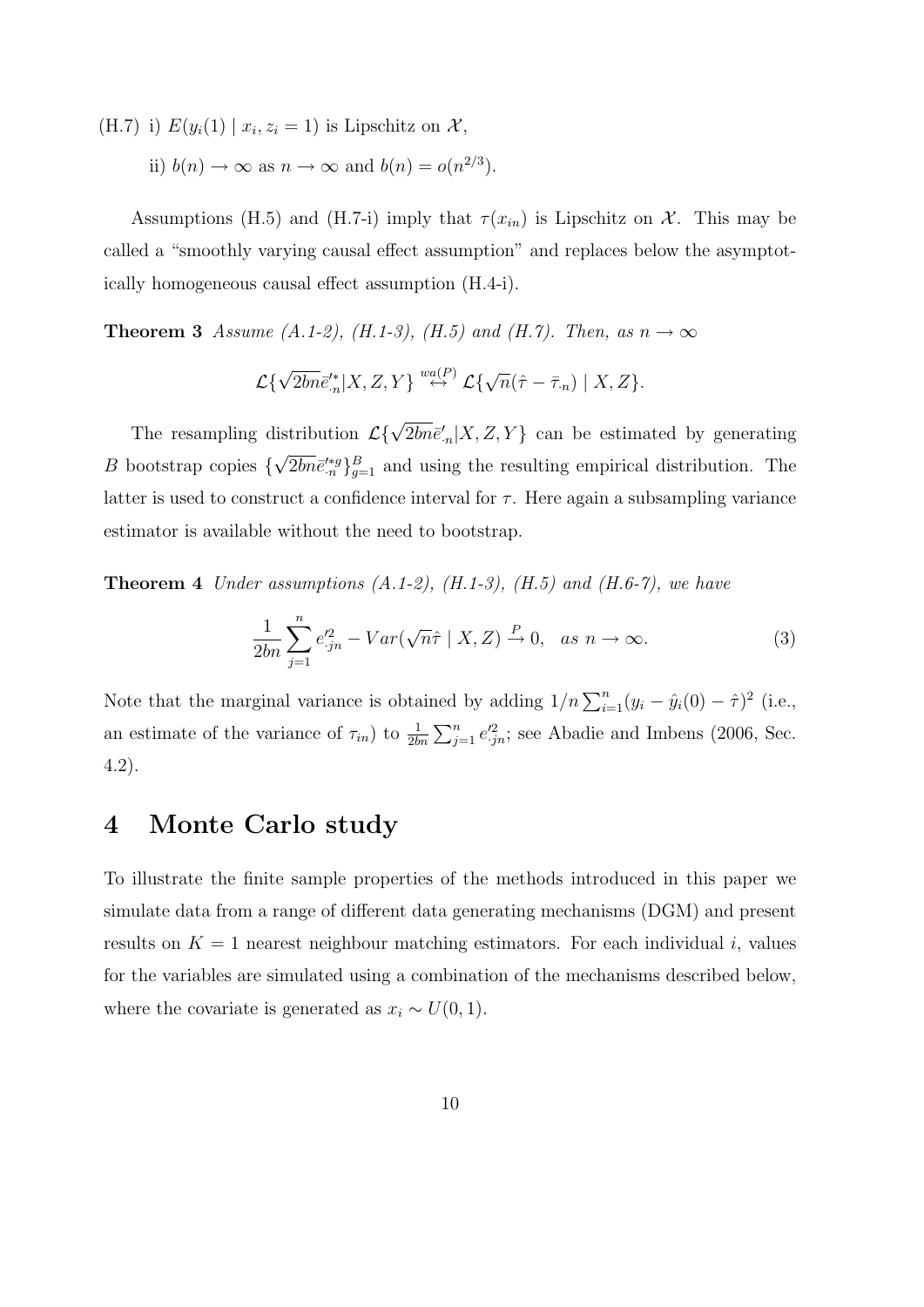|        | mechanism         | n/N | $\tau(x)^a$   | $\tau$                      |
|--------|-------------------|-----|---------------|-----------------------------|
| DGM1.a | (T.1, Y0.1, Y1.1) | -1  | $\mathcal{C}$ | 2                           |
| DGM1.b | (T.2, Y0.1, Y1.1) | 0.1 | $\mathbf{c}$  | 2                           |
| DGM2.a | (T.1, Y0.1, Y1.2) | 1   | $\mathcal{C}$ | 2                           |
| DGM2.b | (T.2, Y0.1, Y1.2) | 0.1 | $\mathbf{c}$  | $\mathcal{D}_{\mathcal{L}}$ |
| DGM3.a | (T.1, Y0.1, Y1.3) | 1   | nc            | $1.8^b$                     |
| DGM3.b | (T.2, Y0.1, Y1.3) | 0.1 | nc            | 1.8 <sup>b</sup>            |
| $\sim$ |                   |     |               |                             |

Table 1: Specification of the simulated data generating mechanisms.

<sup>a</sup>c: constant; nc: non-constant.

 $\delta$ Approximate values obtained via simulation.

Treatment assignment z given x

 $(T.1) \Pr(z_i = 1 | x_i) = (1 + exp(0.5 - 2x_i))^{-1},$ (T.2) Pr( $z_i = 1|x_i$ ) = 0.25((1 +  $exp(0.5 - 2x_i)$ ))<sup>-1</sup>.

Outcome without treatment Outcome under treatment

(Y0.1)  $y_i(0)|x_i \sim N(-1+2x_i, 1)$ .  $(Y1.1)$   $y_i(1) = y_i(0) + 2$ ,  $(Y1.2)$   $y_i(1)|x_i \sim N(1+2x_i, 1),$ (Y1.3)  $y_i(1)|x_i \sim N(4x_i, 1),$ 

The DGMs used in our study are described in Table 1. Constant and different forms of heterogeneity in the treatment effects are considered. Sample sizes considered are  $n = 500$  and 2000. For (T.1), data is simulated such that  $n = N$  and for (T.2) such that  $N = 10n$ .

Due to the dependence in the EICEs and in order to achieve consistency, block size b must increase as n increases (assumptions  $(H.4-i)$ ) and  $(H7-i)$ ). The choice of b is, in our particular case, simplified by the fact that we know the dependence structure for a given sample. In particular,  $m_n$  in assumption (H.2) is the maximum cluster size of dependent EICEs. This information can be used to decide upon a block size b. Here we investigate the choice  $b = cm_n$ , where c is a tuning parameter. In the simulations, we vary c within  $\{1/4, 1/2, 3/4, 1, 3/2, 2, 5/2, 3, 4, 5, 7\}.$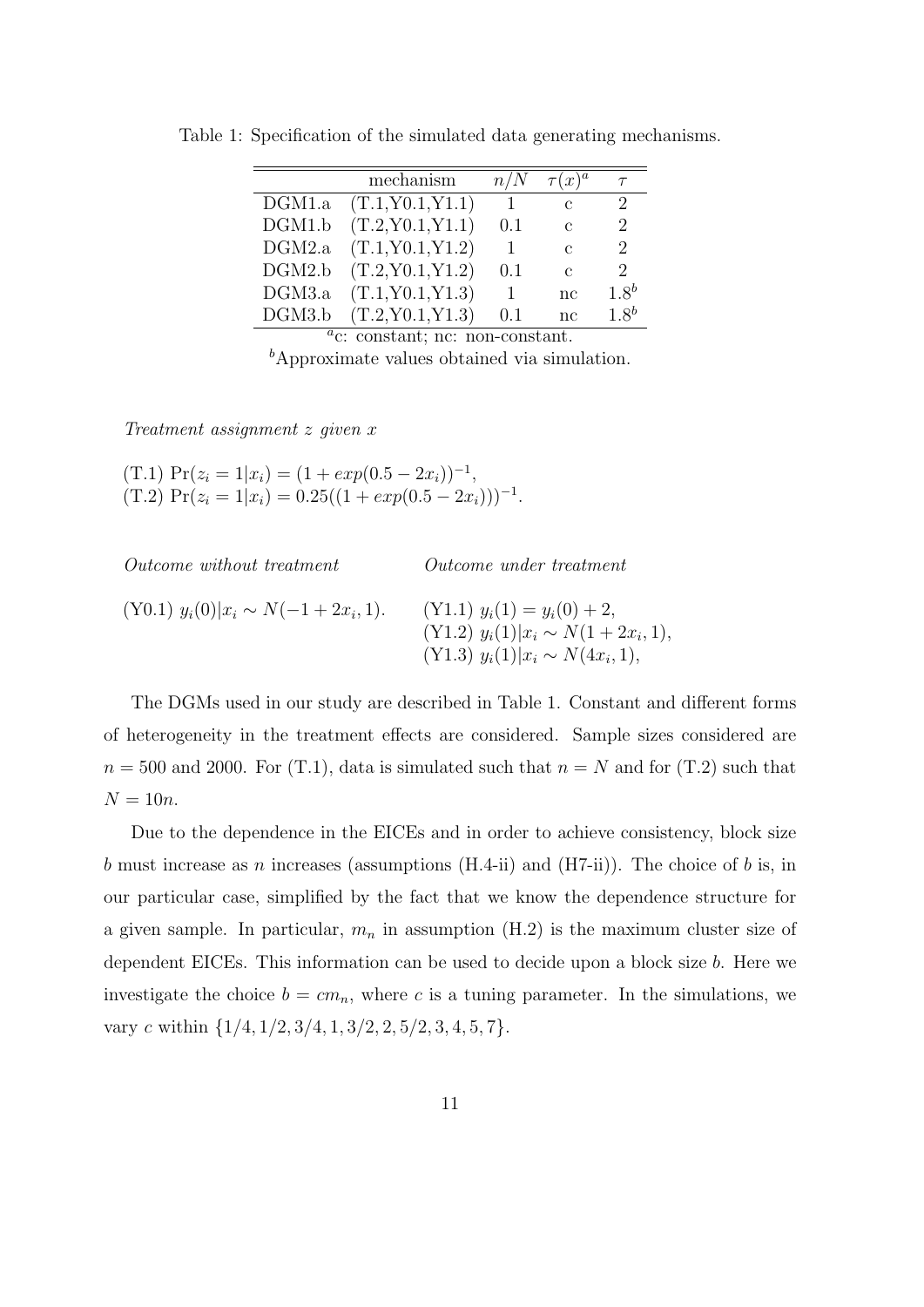The results of the Monte Carlo experiments based on 10'000 replicates (with fixed X and Z) are displayed in Tables 2-4 (Tables are under compilation and will be included soon). AI-C and AI-M stands for the conditional and marginal variance estimators, respectively, introduced by Abadie and Imbens (2006, Theorem 6 and 7), while BB and BDP stands for block bootstrap and block difference bootstrap respectively. To save space, we display only the results for  $c = 3/2$ , which yielded best empirical coverages over a wide range of situations. The complete results may be obtained from the authors.

Both AI-M and the BB scheme fail for DGM3 which was expected. The former is a marginal variance estimate (conditional and marginal variance differ only for DGM3) while our Monte Carlo study is validating conditional inference (the replicates are conditioned on X and Z fixed). BB is valid under assumption  $(H.4-i)$ , which is violated under DGM3 since the average causal effect is a function of the covariate. Abadie and Imbens (2006, Theorem 7) conditional variance estimator performs remarkably well in all situations considered, both in terms of variance (of  $\sqrt{n}\hat{\tau}$ ) estimation and empirical coverage of 90% and 95% confidence interval for  $\tau$ . Finally, bootstrap is generally outperformed by AI-C, although the difference in results decreases with increasing sample sizes.

For homogeneous causal effects (DGM1-2) the results are not sensitive to value of  $c \leq 3/2$ . This is not the case for DGM3 where variance estimation and empirical coverages deteriorate when departing from  $c = 3/2$ .

### References

- Abadie, A. and Imbens, G. W. (2006). Large sample properties of matching estimators for average treatment effects. Econometrica, 74, 235–267.
- Abadie, A. and Imbens, G. W. (2008). On the failure of the bootstrap for matching estimators. Econometrica, 76, 1537–1557.
- Belyaev, Y. K. and Sjöstedt-de Luna, S. (2000). Weakly approaching sequences of random distributions. Journal of Applied Probability, 37, 807–822.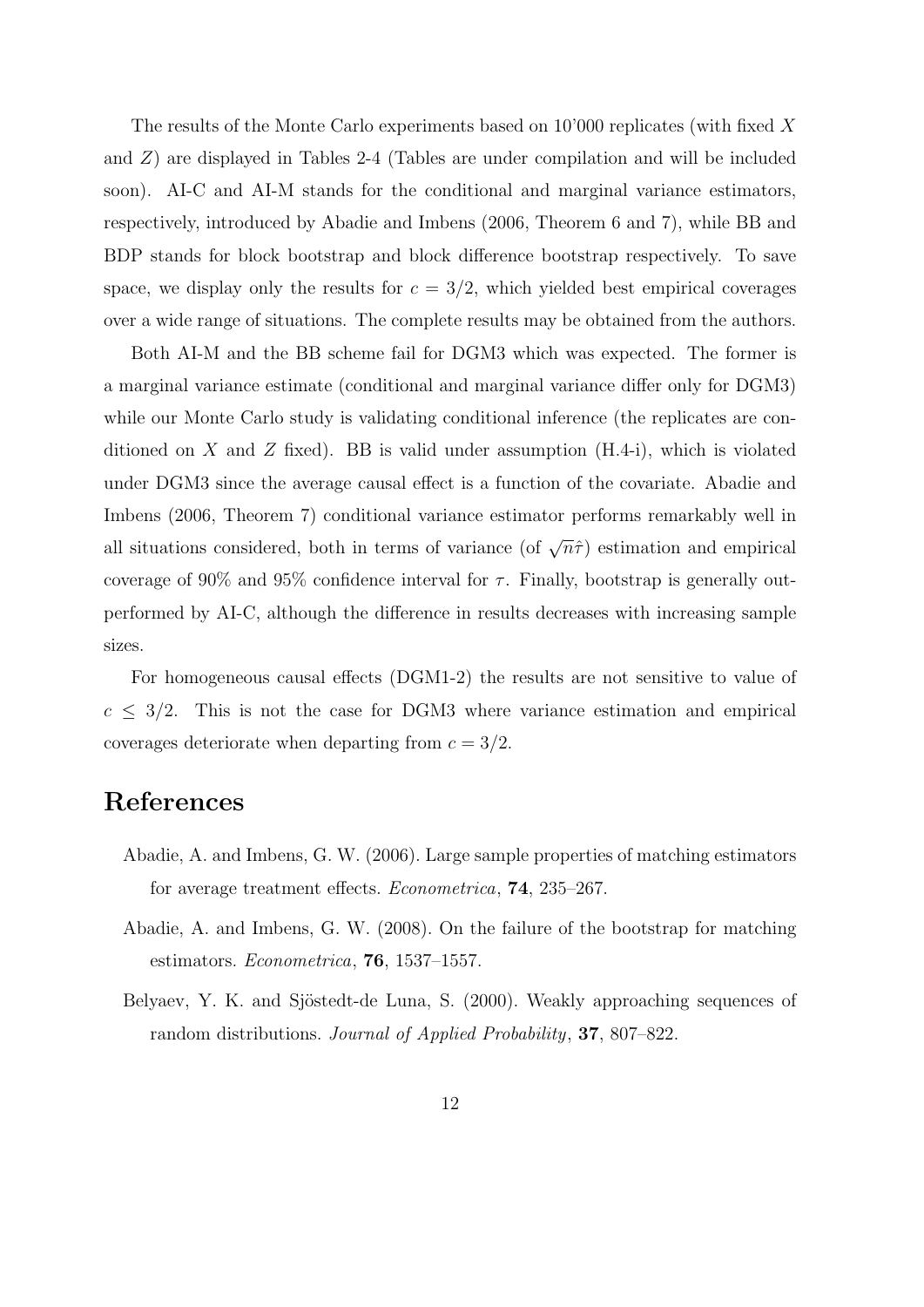- Carlstein, E. (1986). The use of subseries values for estimating the variance of a general statistic from a stationary sequence. Annals of Statistics, 14, 1171–1194.
- Ekström, M. and Sjöstedt-de Luna, S. (2004). Subsampling methods to estimate the variance of sample means based on nonstationary spatial data with varying expected values. Journal of the American Statistical Association, 99, 82–95.
- Hansen, B. B. (2008). The prognostic analogue of the propensity score. Biometrika, 95, 481–488.
- Imbens, G. W. (2004). Nonparametric estimation of average treatment effects under exogeneity: A review. The Review of Economics and Statistics, 86, 4–29.
- Imbens, G. W. and Wooldridge, J. M. (2009). Recent developments in the econometrics of program evaluation. Journal of Economic Literature, 47, 5–86.
- Künsch, H. (1989). The jackknife and the bootstrap for general stationary observations. Annals of Statistics, 17, 1217–1241.
- Lahiri, S. N. (1992). Edgeworth correction by 'moving blocks' bootstrap for stationary and nonstationary data. In LePage R. and Billard L., eds., Exploring the Limits of Bootstrap. New York: John Wiley and Sons.
- Neyman, J. (1923). Sur les applications de la théorie des probabilités aux experiences agricoles: Essai des principes. Roczniki Nauk Rolniczych, X, 1–51. In Polish, English translation by D. Dabrowska and T. Speed in Statistical Science, 5, 465–472, 1990.
- Politis, N. and Romano, J. (1992). A circular block-resampling procedure for stationary data. In LePage, R. and Billard, L. (Eds.), Exploring the Limits of Bootstrap, New York: John Wiley and Sons., pp. 263-270.
- Rosenbaum, P. R. and Rubin, D. B. (1983). The central role of the propensity score in observational studies for causal effects. Biometrika, 70, 41–55.
- Rubin, D. B. (1974). Estimating causal effects of treatments in randomized and nonrandomized studies. Journal of Educational Psychology, 66, 688–701.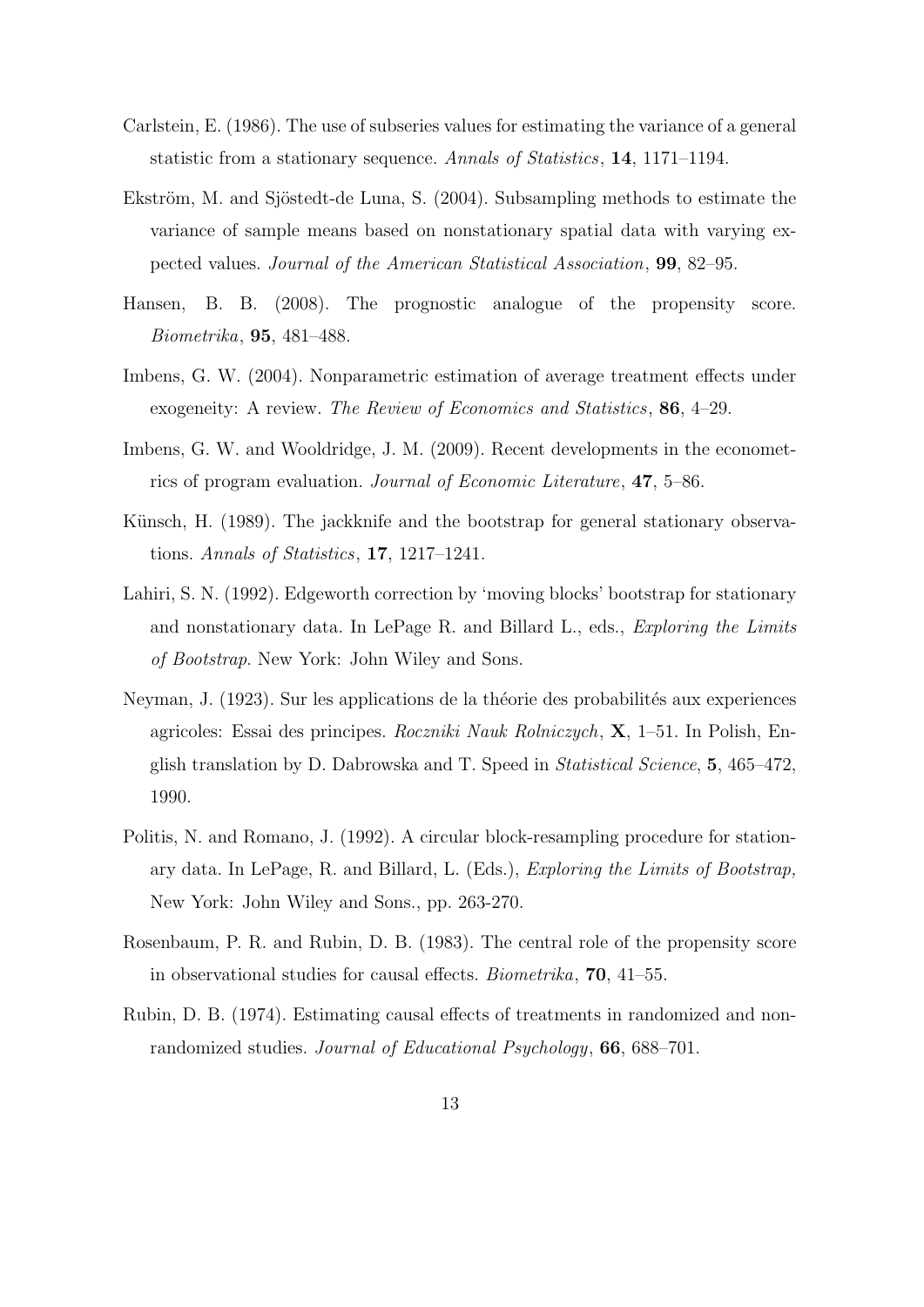- Rubin, D. B. (1991). Practical implications of modes of statistical inference for causal effects and the critical role of the assignment mechanism. Biometrics, 47, 1213– 1234.
- Shiryaev, A. N. (1984). Probability. Berlin: Springer-Verlag.
- Sjöstedt, S. (2000). Resampling m-dependent random variables with applications to forecasting. Scandinavian Journal of Statistics, 27, 43–562.
- Sjöstedt-de Luna, S. (2005). Some properties of weakly approaching sequences of distributions. Statistics and Probability Letters, 75, 119–126.
- Waernbaum, I. (2010). Propensity score model specification for estimation of average treatment effects. Journal of Statistical Planning and Inference, 140, 1948–1956.

# A Appendix: Proofs

We first define the concept of weakly approaching sequences (introduced by Belyaev and Sjöstedt-de Luna, 2000), which is a generalization of the well known concept of weak convergence, but without the need to have a limiting distribution. Let  $C_b(\mathbb{R})$  denote all continuous real-valued bounded functions on R. For two sequences of random variables  $\{X_n \in \mathbb{R}\}, \{Y_n \in \mathbb{R}\}$  we say that  $\mathcal{L}(X_n)$  weakly approaches  $\mathcal{L}(Y_n)$  if, for each function  $h \in C_b(\mathbb{R}), E[h(X_n)] - E[h(Y_n)] \to 0$  as  $n \to \infty$ . We denote this type of convergence by  $\mathcal{L}(X_n) \stackrel{wa}{\leftrightarrow} \mathcal{L}(Y_n)$ . A similar definition exists for random distribution laws: Consider the two sequences  $\{X_n, \mathbb{Z}_n\}$  and  $\{Y_n\}$ , where the random elements  $\mathbb{Z}_n$  belong to some space  $\mathcal{Z}_n$ , and  $X_n, \mathbb{Z}_n$  are defined on the same probability space. Then the sequence of regular conditional distribution laws  $\{\mathcal{L}(X_n|\mathbb{Z}_n)\}\$ , given  $\mathbb{Z}_n$ , weakly approaches  $\{\mathcal{L}(Y_n)\}\$ in probability along  $\{\mathbb{Z}_n\}$  if  $E[h(X_n)|\mathbb{Z}_n] - E[h(Y_n)] \stackrel{P}{\to} 0$  as  $n \to \infty$ . This type of convergence is denoted by  $\mathcal{L}(X_n|\mathbb{Z}_n) \stackrel{wa(P)}{\longleftrightarrow} \mathcal{L}(Y_n)$ . For more general definitions and a collection of properties, see Belyaev and Sjöstedt-de Luna (2000) and Sjöstedt-de Luna  $(2005)$ . The proofs of Theorems 1-4 rely to a large extent on results by Sjöstedt  $(2000)$ for m-dependent sequences. We assume  $s = 1$  in  $(A.1)$ , which is a worst case scenario.

**Proof of Theorem 1.** Let  $t_{in} = E[e_{in}|X, Z]$ ,  $\delta_{in} = t_{in} - \tau_{in}$ , and furthermore let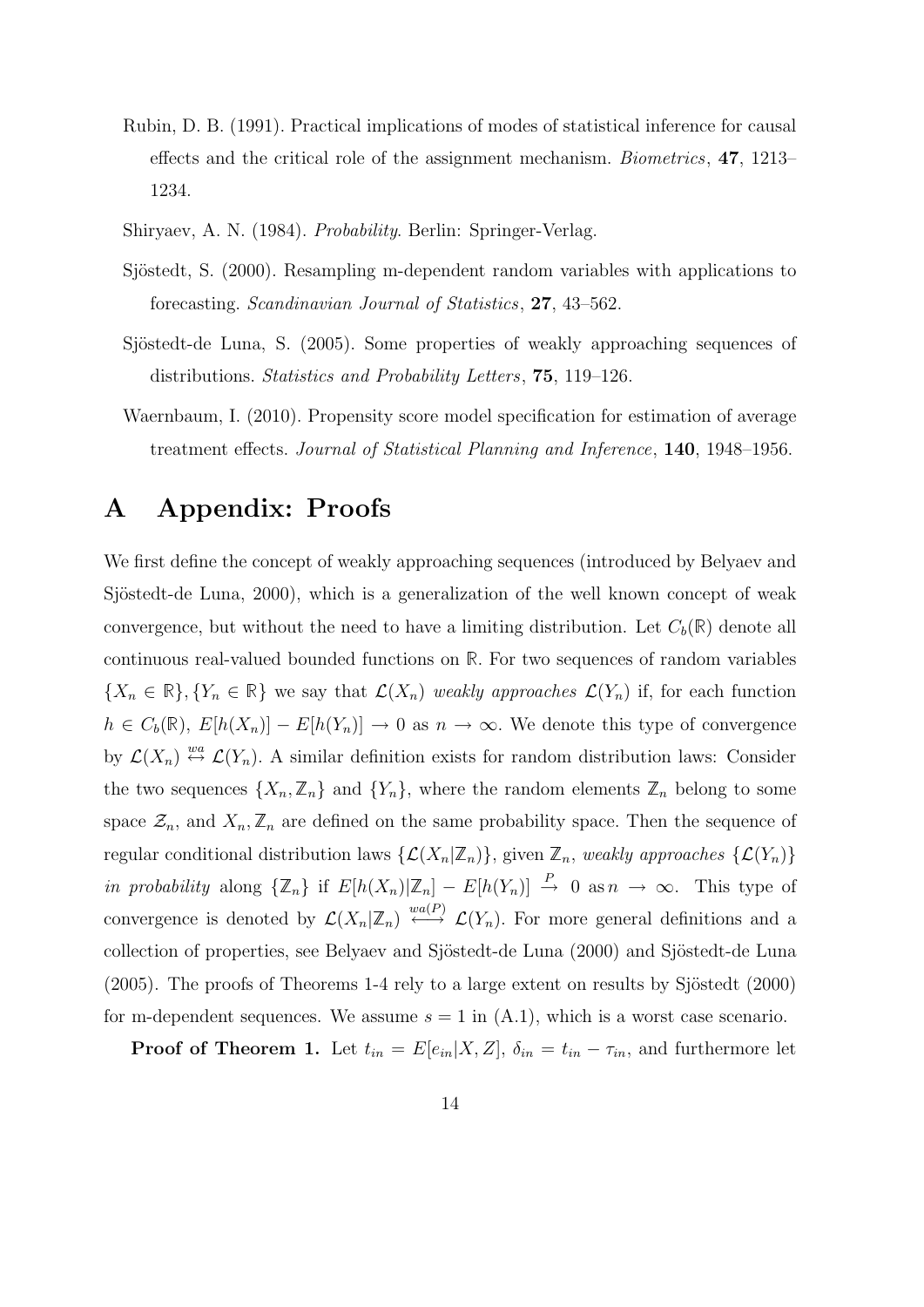$$
\bar{t}_{\cdot j n} = \sum_{i=j}^{j+b-1} t_{in}/b, \, \bar{t}_{\cdot n} = \sum_{i=1}^{n} t_{in}/n, \, \bar{\delta}_{\cdot j n} = \sum_{i=j}^{j+b-1} \delta_{in}/b, \, \text{and } \, \bar{\delta}_{\cdot n} = \sum_{i=1}^{n} \delta_{in}/n. \text{ Then}
$$
\n
$$
\frac{b}{n} \sum_{j=1}^{n} (\bar{t}_{\cdot j n} - \bar{t}_{\cdot n})^2 = \frac{b}{n} \sum_{j=1}^{n} (\bar{\delta}_{\cdot j n} - \bar{\delta}_{\cdot n})^2 + \frac{b}{n} \sum_{j=1}^{n} (\bar{\tau}_{\cdot j n} - \bar{\tau}_{\cdot n})^2 + \frac{2b}{n} \sum_{j=1}^{n} (\bar{\delta}_{\cdot j n} - \bar{\delta}_{\cdot n}) (\bar{\tau}_{\cdot j n} - \bar{\tau}_{\cdot n}).
$$

Note that

$$
\frac{1}{n}\sum_{j=1}^{n}(\bar{\delta}_{.jn} - \bar{\delta}_{.n})^2 = \frac{1}{n}\sum_{j=1}^{n}\bar{\delta}_{.jn}^2 - \bar{\delta}_{.n}^2.
$$

Let  $\mu_0(x) = E[y(0)|x, z = 0]$ . Then

$$
\delta_{in} = \frac{1}{K} \sum_{k=1}^{K} (\mu_0(x_{in}) - \mu_0(x_{j_k(i)})).
$$

It follows from Jensens inequality that

$$
\left| \sum_{j=1}^{b} c_j \right|^a \le b^{a-1} \sum_{j=1}^{b} |c_j|^a. \tag{4}
$$

Therefore, by (4), (H.1) and (H.5) and from Lemma 2 in Abadie and Imbens (2006) we have, for some positive constant  $c<\infty,$  that

$$
E[\delta_{in}^2] \le \frac{1}{K} \sum_{k=1}^K E[|\mu_0(x_{in}) - \mu_0(x_{j_k(i)})|^2] \le \frac{c}{K} \sum_{k=1}^K E[|x_{in} - x_{j_k(i)}|^2] = O(N^{-2}).
$$
 (5)

Note that (A.1) implies that  $O(N^{-2}) = O(n^{-2})$ . Hence it follows, due to independence, (4) and (5) that

$$
E[\bar{\delta}_{jn}^2] \le O(n^{-2}) \text{ and } E[\bar{\delta}_{n}^2] \le O(n^{-2}).
$$
 (6)

Combining the above results and using Chebyshevs inequality and (H.4-ii) we thus have that

$$
P\left(\frac{b}{n}\sum_{j=1}^n(\bar{\delta}_{\cdot jn}-\bar{\delta}_{\cdot n})^2>\varepsilon\right)\leq E\left[\frac{b}{n}\sum_{j=1}^n(\bar{\delta}_{\cdot jn}-\bar{\delta}_{\cdot n})^2\right]/\varepsilon\leq O(bn^{-2})=O(\frac{1}{n^{1+r}}).
$$

Now

$$
\sum_{n=1}^{\infty} P\left(\frac{b}{n}\sum_{j=1}^{n} (\bar{\delta}_{\cdot jn} - \bar{\delta}_{\cdot n})^2 > \varepsilon\right) = \sum_{n=1}^{\infty} O(\frac{1}{n^{1+r}}) < \infty,
$$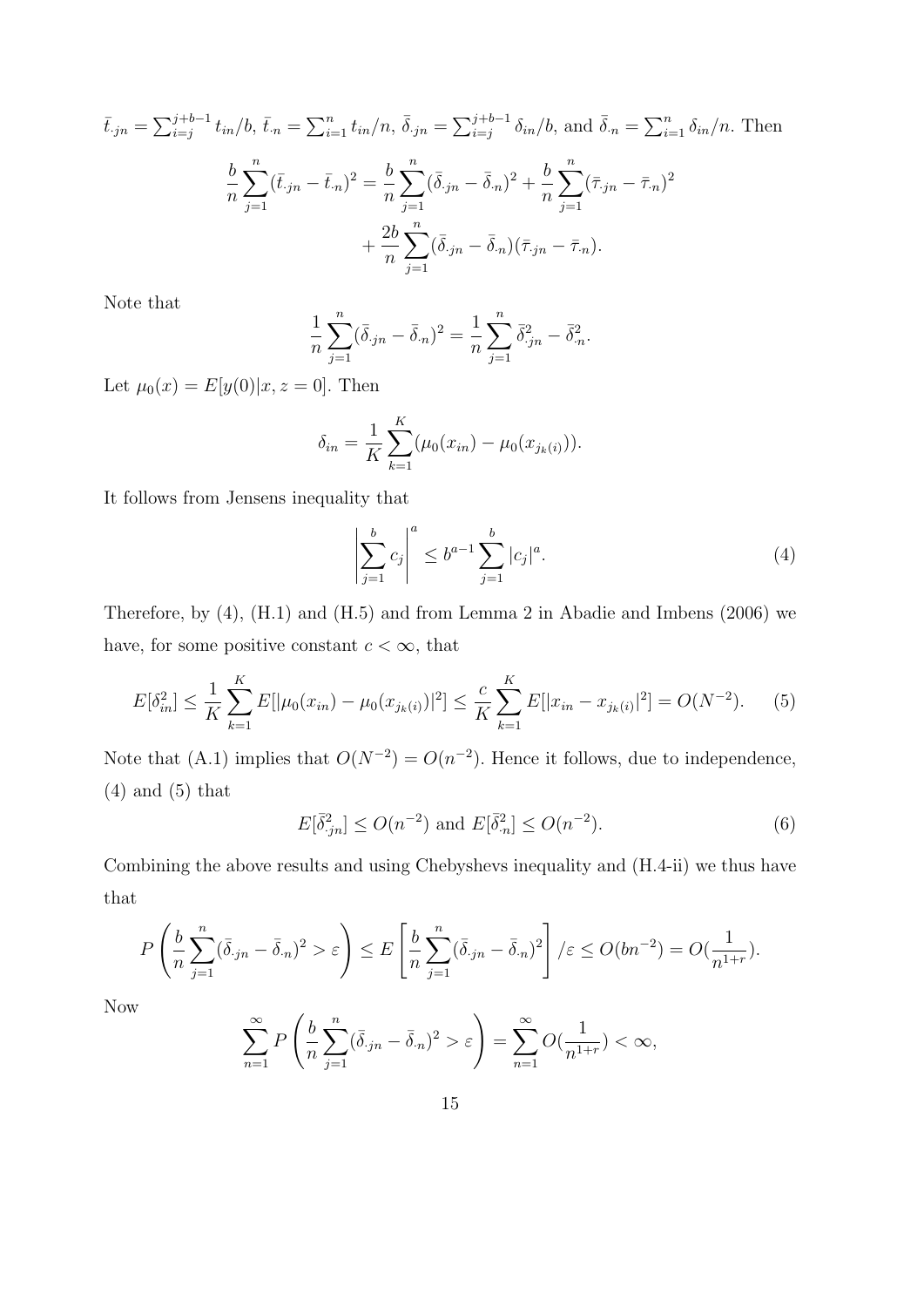which implies that

$$
\frac{b}{n}\sum_{j=1}^{n}(\bar{\delta}_{.jn}-\bar{\delta}_{.n})^2 \to 0 \quad \text{a.s.,}
$$
\n(7)

see, e.g., Shiryaev (1984, p. 252-253). From Cauchy-Schwartz inequality together with (H.4) and (7) we have that

$$
\frac{b}{n}\sum_{j=1}^{n}(\bar{\delta}_{jn}-\bar{\delta}_{n})(\bar{\tau}_{jn}-\bar{\tau}_{n})\leq \sqrt{\frac{b}{n}\sum_{j=1}^{n}(\bar{\delta}_{jn}-\bar{\delta}_{n})^{2}}\sqrt{\frac{b}{n}\sum_{j=1}^{n}(\bar{\tau}_{jn}-\bar{\tau}_{n})^{2}}\to 0 \quad \text{a.s.},
$$

and thus

$$
\frac{b}{n}\sum_{j=1}^{n}(\bar{t}_{.jn}-\bar{t}_{.n})^2 \to 0 \quad \text{a.s.}
$$
\n(8)

By (H.2), (H.3) and (8) we have from Theorem 2 in Sjöstedt (2000) that, for every  $\varepsilon > 0$ and for all  $h(\cdot) \in C_b(\mathbb{R}),$ 

$$
P\left(\left|E[h(\sqrt{bn}(\bar{e}_{n}^{*}-\bar{e}_{n}))|Y,X,Z]-E[h(\sqrt{n}(\bar{e}_{n}-\bar{t}_{n})|X,Z]\right|>\varepsilon |X=x,Z=z\right) = o(1) \text{ a.s.}
$$

By dominated convergence it follows that

$$
\lim_{n \to \infty} P\left( \left| E[h(\sqrt{bn}(\bar{e}_{\cdot n}^* - \bar{e}_{\cdot n}))|Y, X, Z] - E[h(\sqrt{n}(\bar{e}_{\cdot n} - \bar{t}_{\cdot n})|X, Z] \right| > \varepsilon \right) = 0,
$$

for every  $\varepsilon > 0$  and for all  $h(\cdot) \in C_b(\mathbb{R})$ . Hence,

$$
\mathcal{L}(\sqrt{bn}(\bar{e}_{n}^*-\bar{e}_{n}))|Y,X,Z) \xrightarrow{wa(p)} \mathcal{L}(\sqrt{n}(\bar{e}_{n}-\bar{t}_{n})|X,Z) \text{ as } n \to \infty.
$$

We have that

$$
\mathcal{L}(\sqrt{n}(\bar{e}_{n}-\bar{t}_{n})|X,Z) = \mathcal{L}(\sqrt{n}(\bar{e}_{n}-\bar{\tau}_{n})|X,Z) + \mathcal{L}(\sqrt{n}\bar{\delta}_{n}|X,Z).
$$

By (6) and Chebyshevs inequality  $\sqrt{n}\overline{\delta}_n \stackrel{P}{\to} 0$  as  $n \to \infty$ , and thus the result follows. **Proof of Theorem 2.** Let  $u_{in} = e_{in} - t_{in}$ . Then

$$
\frac{b}{n} \sum_{j=1}^{n} (\bar{e}_{.jn} - \bar{e}_{.n})^2 = \frac{b}{n} \sum_{j=1}^{n} (\bar{u}_{.jn} - \bar{u}_{.n})^2 + \frac{b}{n} \sum_{j=1}^{n} (\bar{t}_{.jn} - \bar{t}_{.n})^2
$$

$$
+ \frac{2b}{n} \sum_{j=1}^{n} (\bar{u}_{.jn} - \bar{u}_{.n})(\bar{t}_{.jn} - \bar{t}_{.n}),
$$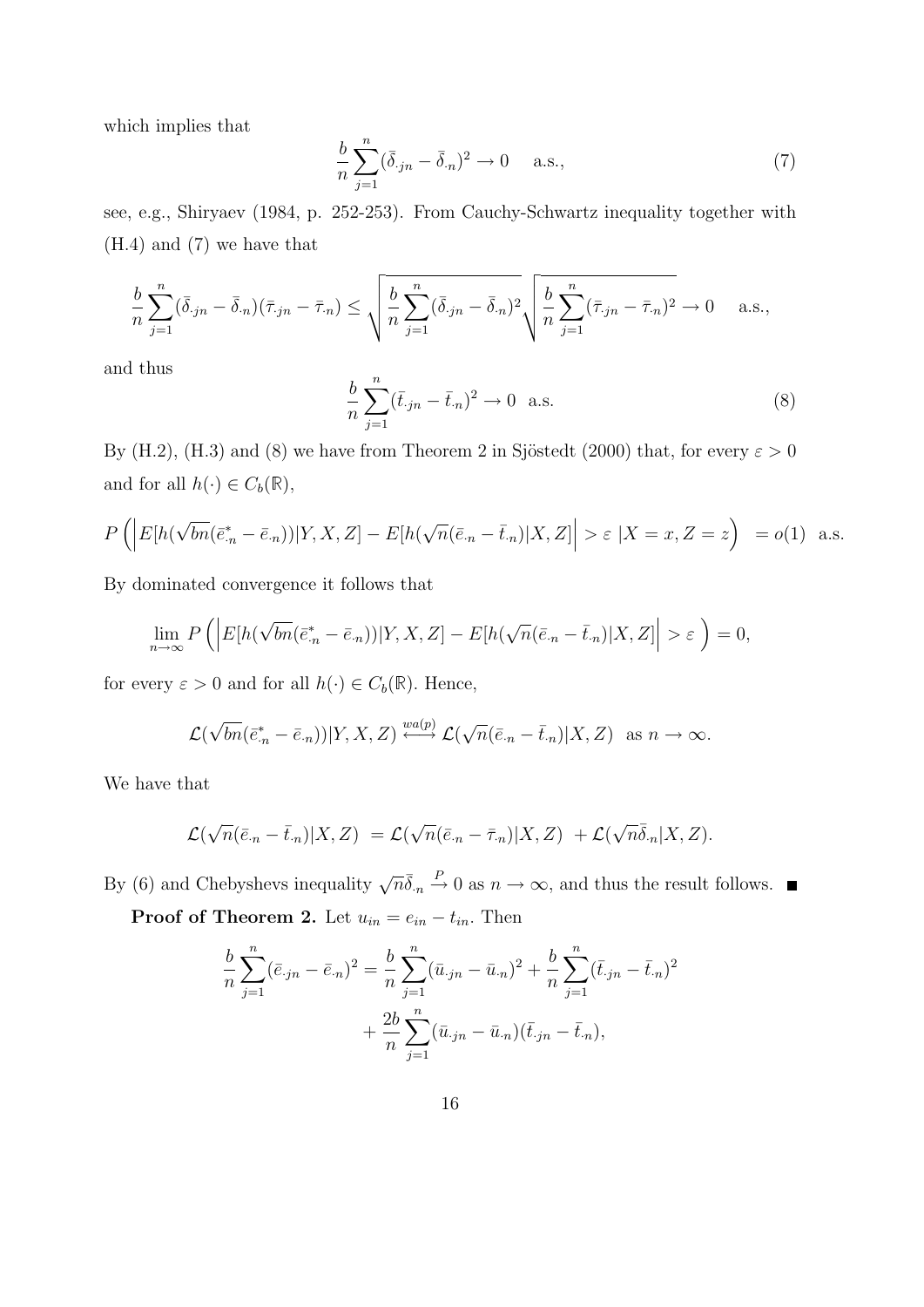where  $\bar{u}_{jn} = \sum_{i=j}^{j+b-1} u_{in}/b$ , and  $\bar{u}_{\cdot n} = \sum_{j=1}^{n} u_{jn}/n$ . From (H.2)-(H.4) and by the same arguments as in the proof of Theorem 2 in Sjöstedt (2000) we have that for all  $\varepsilon > 0$ 

$$
P\left(\left|\frac{b}{n}\sum_{j=1}^{n}(\bar{u}_{\cdot jn} - \bar{u}_{\cdot n})^2 - Var[\sqrt{n}\hat{\tau}|X, Z]\right| > \varepsilon |X = x, Z = z\right) = o(1) \text{ a.s.}
$$

Dominated convergence then implies that

$$
\frac{b}{n}\sum_{j=1}^{n}(\bar{u}_{.jn}-\bar{u}_{.n})^2 - Var[\sqrt{n}\hat{\tau}|X,Z] \xrightarrow{p} 0 \text{ as } n \to \infty.
$$
 (9)

From equation (13) in Abadie and Imbens (2006) we have that

$$
Var[\sqrt{n}\hat{\tau}|X,Z] = \frac{1}{n}\sum_{i=1}^{n} \sigma^2(x_{in}, z_{in}) + \frac{1}{n}\sum_{i=n+1}^{N} \frac{Q_K^2(i)}{K^2} \sigma^2(x_{in}, z_{in}),
$$
(10)

where  $Q_K^2(i)$  denotes the number of times unit i (in the reference group) is used as a match given that  $K$  matches per unit (in the group of interest) are used. The first term on the right hand side of  $(10)$  is  $O(1)$  by  $(H.6)$ . From Lemma 3 in Abadie and Imbens (2006) we have that  $(N/n)E[Q_K^2(i)|z_{in}=0]$  is bounded, which thus makes the last term in (10) of magnitude  $O_P(1)$ , and therefore

$$
Var[\sqrt{n}\hat{\tau}|X,Z] = O_p(1). \tag{11}
$$

Hence,

$$
\frac{b}{n}\sum_{j=1}^{n} (\bar{u}_{.jn} - \bar{u}_{.n})^2 = O_p(1). \tag{12}
$$

By Cauchy-Schwartz inequality, (12) and (8)we have that

$$
\frac{b}{n}\sum_{j=1}^{n}(\bar{u}_{.jn}-\bar{u}_{.n})(\bar{t}_{.jn}-\bar{t}_{.n}) \leq \sqrt{\frac{b}{n}\sum_{j=1}^{n}(\bar{u}_{.jn}-\bar{u}_{.n})^{2}}\sqrt{\frac{b}{n}\sum_{j=1}^{n}(\bar{t}_{.jn}-\bar{t}_{.n})^{2}} = o_{p}(1). \quad (13)
$$

Hence, combining (9), (H.4) and (13) yields the desired result.  $\blacksquare$ 

**Proof of Theorem 3.** Let  $r_{in} = e_{in} - \delta_{in}$  such that  $e_{in} = r_{in} + \delta_{in}$ , and note that  $E[r_{in}|X, Z] = \tau_{in}.$  It then follows that

$$
\mathcal{L}(\sqrt{2bn}e_{n}^{\prime*}|X,Z,Y) = \mathcal{L}(\sqrt{2bn}r_{n}^{\prime*}|X,Z,Y) + \mathcal{L}(\sqrt{2bn}\delta_{n}^{\prime*}|X,Z,Y),
$$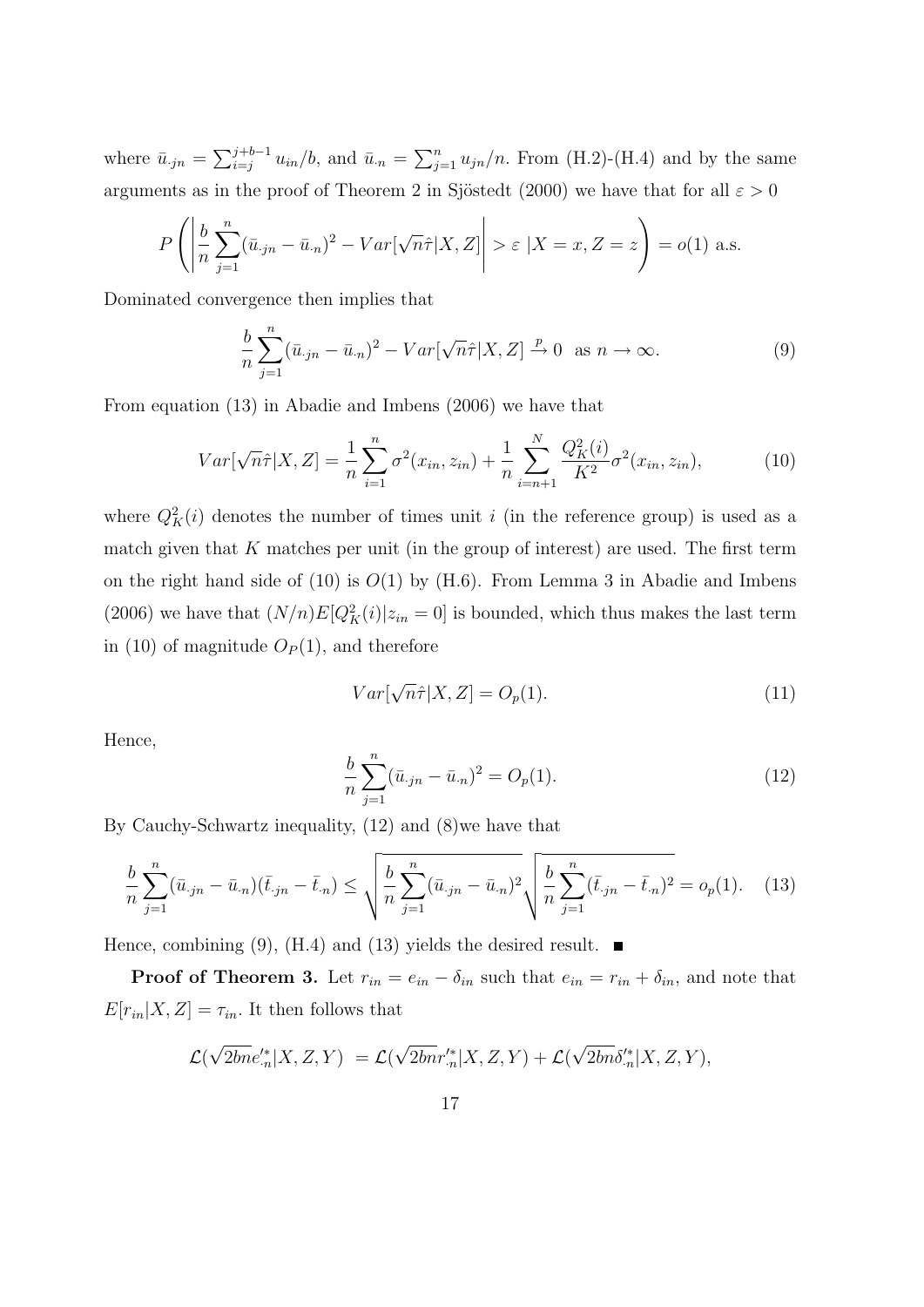where  $r'_{n}$  and  $\delta'_{n}$  are constructed as  $e'_{n}$ , while replacing  $e_{in}$  by  $r_{in}$  and  $\delta_{in}$ , respectively. Assumptions (H.2-3), (H.5) and (H.7-ii) imply that (7) holds and thus by Remark 3 in Sjöstedt  $(2000)$  we have that

$$
\mathcal{L}(\sqrt{2bn}\delta_{n}^{\prime*}|X,Z,Y)\stackrel{wa(p)}{\longleftrightarrow}\mathcal{L}(\sqrt{n}(\bar{\delta}_{n}-E[\bar{\delta}_{n}|X,Z])|X,Z)=0.
$$

That

$$
\mathcal{L}(\sqrt{2bn}r_{n}^{\prime*}|X,Z,Y)\stackrel{wa(p)}{\longleftrightarrow}\mathcal{L}(\sqrt{n}(\hat{\tau}-\bar{\tau}_{n})|X,Z) \text{ as } n\to\infty,
$$

follows by similar arguments as in the proof of Theorem 1, using Theorem 1 in Sjöstedt (2000), and noting that by (H.5) and (H.7)  $\tau_{in}$  is Lipschitz. Hence,

$$
\mathcal{L}(\sqrt{2bn}e_{n}^{*}|X,Z,Y) \xrightarrow{wa(p)} \mathcal{L}(\sqrt{n}(\hat{\tau}-\bar{\tau}_{n})|X,Z) \text{ as } n \to \infty.
$$

 $\blacksquare$ 

Proof of Theorem 4. We have that

$$
\frac{1}{2bn} \sum_{j=1}^{n} (e'_{\cdot jn})^2 = \frac{1}{2bn} \sum_{j=1}^{n} (u'_{\cdot jn} + t'_{\cdot jn})^2 = \frac{1}{2bn} \sum_{j=1}^{n} (u'_{\cdot jn})^2 + \frac{1}{2bn} \sum_{j=1}^{n} (t'_{\cdot jn})^2 + \frac{1}{bn} \sum_{j=1}^{n} u'_{\cdot jn} t'_{\cdot jn},
$$

where  $u'_{.jn} = b(\bar{u}_{.jn} - \bar{u}_{.j+2b,n})$  and  $t'_{.jn} = b(\bar{t}_{.jn} - \bar{t}_{.j+2b,n})$ . Since  $t_{in} = \tau_{in} + \delta_{in}$ , by repeated use of (4) we have that

$$
\frac{1}{bn} \sum_{j=1}^{n} (t'_{.jn})^2 \le \frac{2b}{n} \sum_{j=1}^{n} (\bar{\tau}_{.jn} - \bar{\tau}_{.i+2b,n})^2 + \frac{2b}{n} \sum_{j=1}^{n} (\bar{\delta}_{.jn} - \bar{\delta}_{.i+2b,n})^2
$$

$$
\le \frac{2}{n} \sum_{j=1}^{n} \sum_{i=j}^{j+b-1} (\tau_{in} - \tau_{i+2b,n})^2 + \frac{8b}{n} \sum_{j=1}^{n} \bar{\delta}_{.jn}^2.
$$

From (6) we have that  $E[b\sum_{j=1}^{n} \bar{\delta}_{jn}^{2}/n] = O(b/n^{2})$  which tends to zero as  $n \to \infty$ , and hence,  $b\sum_{j=1}^n \bar{\delta}_{jn}^2/n \stackrel{p}{\to} 0$  as  $n \to \infty$ . Furthermore, (H.5) and (H.7) implies that  $\tau_{in}$  is Lipschitz, and thus, for some positive constant  $c_L < \infty$ ,

$$
\frac{1}{n}\sum_{j=1}^{n}\sum_{i=j}^{j+b-1}E[(\tau_{in}-\tau_{i+2b,n})^2] \leq \frac{c_L^2}{n}\sum_{j=1}^{n}\sum_{i=j}^{j+b-1}E[(x_{in}-x_{i+2b,n})^2]
$$